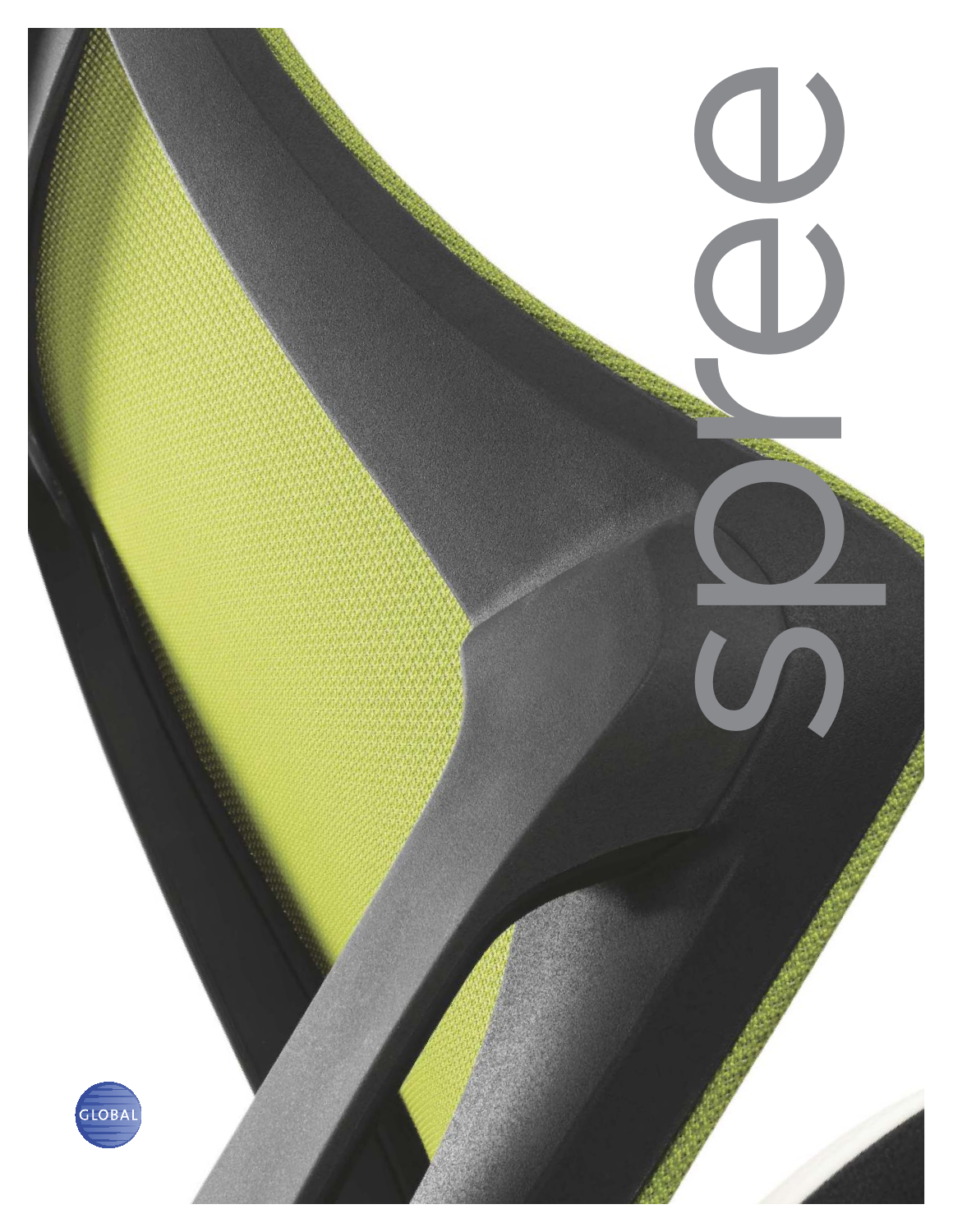## Spree<sup>®</sup>, a completely natural movement.



**New technologies and the use of multiple devices** throughout our work day has changed our behaviors and how we perform tasks. A desire to move naturally and comfortably between postures requires improved support and freedom of motion while seated.

Stretch back and experience Spree. Designed to fully support in multiple positions, Spree allows you to recline comfortably while feeling fully embraced by the wide lumbar area. Shoulders and arms are free to shift and twist in any position.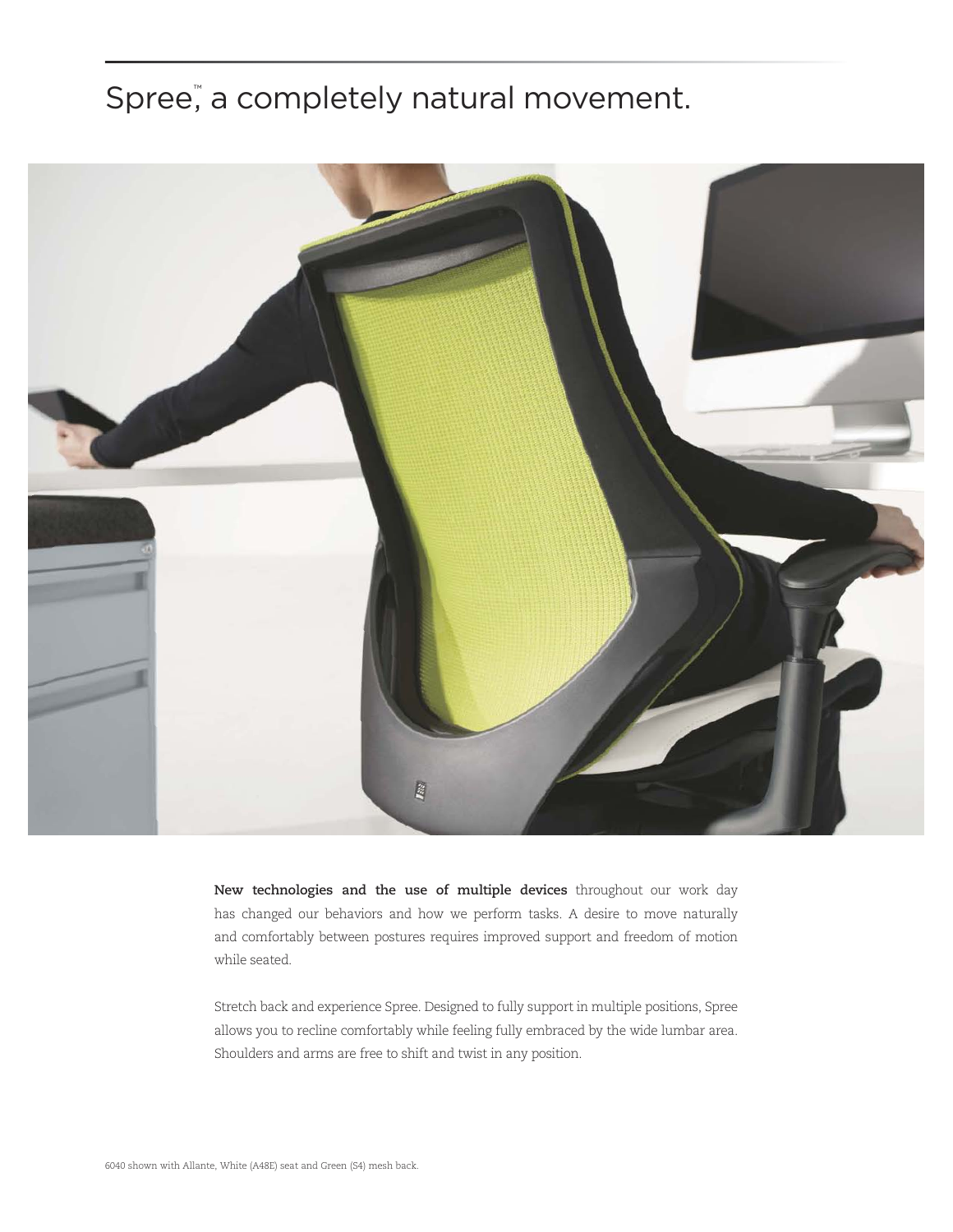Spree offers a breathable mesh or fully upholstered back option with a contoured padded seat to create the perfect blend of comfort and design. Spree mesh is available in eight colors and can also be upholstered in your choice of many fabrics and leathers.

Spree is Level 3 and Greenguard certified, meaning significant steps towards LEED status. Manufactured in an ISO 14001 facility and backed by a lifetime warranty.



#### Arm features and the contract of the contract of the contract of the contract of the Options of the Options of the Contract of the Contract of the Contract of the Contract of the Contract of the Contract of the Contract of



30º swiveling armcaps. 15º inward and outward.



Arm height adjustment



Wide Urethane armcap. Arm reclines with back movement.



Black (BLK) Nylon base standard.



Optional Polished Aluminum base.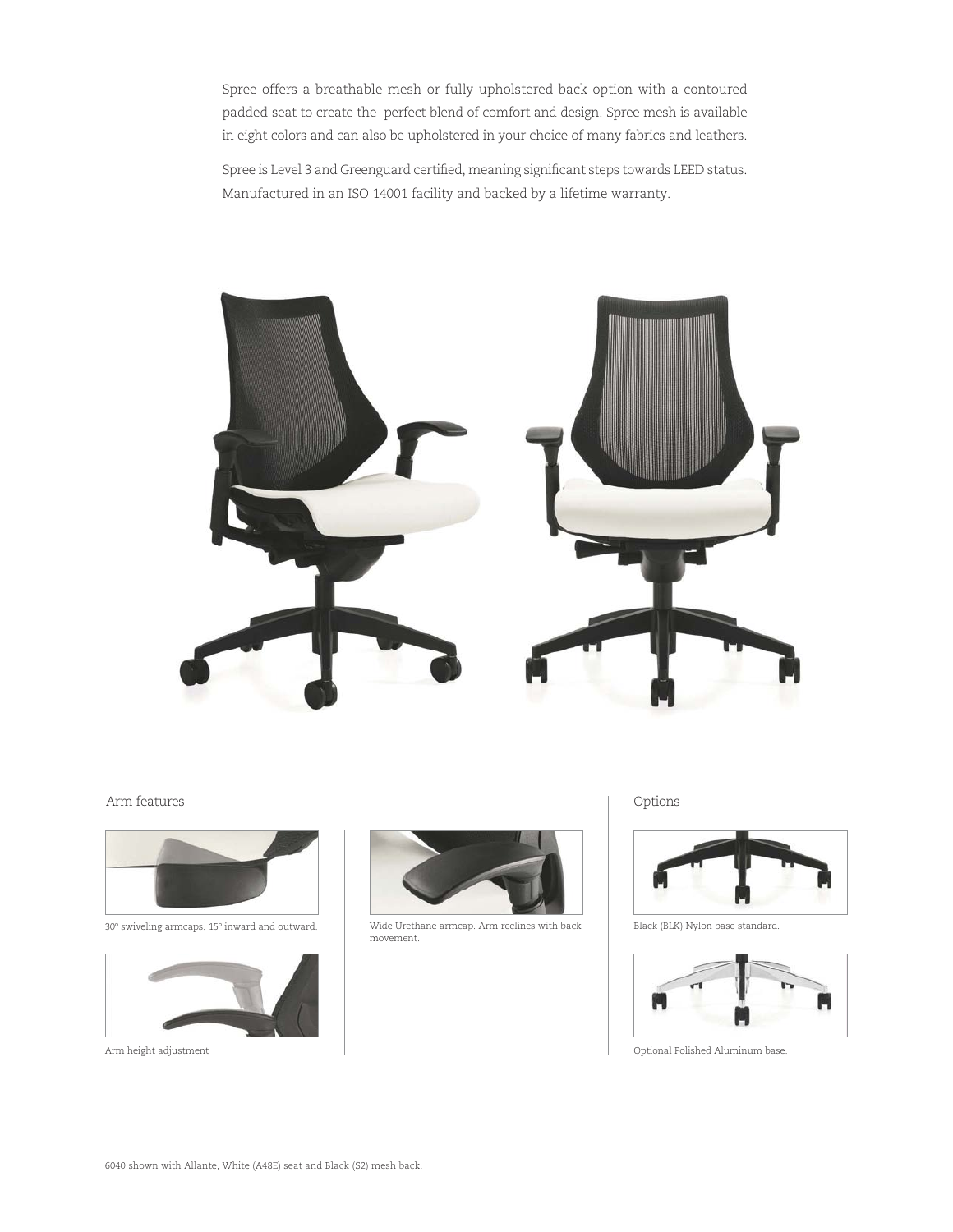# An intuitive framework

|                                                                                                                                                                 | Overall Depth                                                                                                     | 25"/635mm          |
|-----------------------------------------------------------------------------------------------------------------------------------------------------------------|-------------------------------------------------------------------------------------------------------------------|--------------------|
|                                                                                                                                                                 | Overall Width                                                                                                     | 26"/660mm          |
|                                                                                                                                                                 | Overall Height                                                                                                    | 39"/991mm          |
|                                                                                                                                                                 | Seat Height Adjustment                                                                                            | 16-20"/406-508mm   |
|                                                                                                                                                                 | Seat Depth                                                                                                        | 15-16.5"/381-419mm |
|                                                                                                                                                                 | Back Width                                                                                                        | 15.5"/394mm        |
| Spinal alignment<br>shifts subtly so the sitter                                                                                                                 | Back Height                                                                                                       | 20"/508mm          |
| slightly changes position<br>throughout the day.<br>Disk compression is<br>released by the tilting<br>movement.                                                 | Arm Height                                                                                                        | 7-11"/178-279mm    |
| Spree tilts in a smooth gliding<br>motion in a two to one<br>synchronized movement.<br>This allows the angle<br>between the torso and<br>the thighs to open up. |                                                                                                                   |                    |
|                                                                                                                                                                 | Seat Depth<br>The front edge of the seat can be rolled<br>to adjust seat depth to match the user's<br>leg length. |                    |
|                                                                                                                                                                 |                                                                                                                   |                    |
| Back of the seat slides rearwards<br>and reclines when tilting, so the<br>front of the seat does not lift and<br>put pressure behind the knees.                 |                                                                                                                   |                    |
| 'Soft Descent' pnuematic cylinder<br>on all models allows gentle and<br>accurate seat height adjustment.                                                        | Side activated tilt-tension<br>Five clicks to select the right tension for<br>an individual's body weight.        |                    |
|                                                                                                                                                                 |                                                                                                                   |                    |

**COMMUNICATION**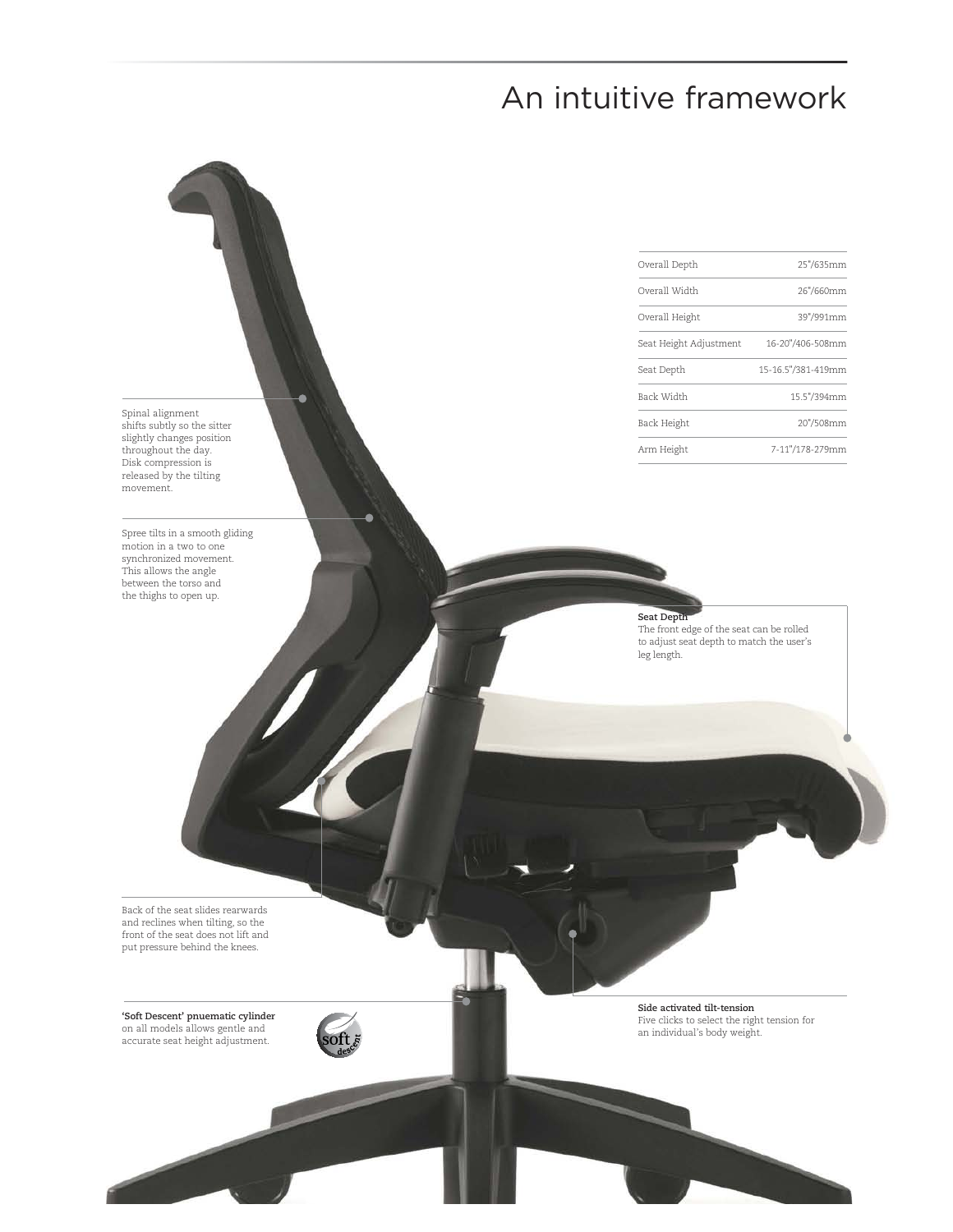

### Colors unlimited



6040 shown with Momentum Malmo, Gravlax seat with White (S1) mesh back, 6041 shown with Allante, White (A48E) seat and Momentum Nagoya, Shitake back.